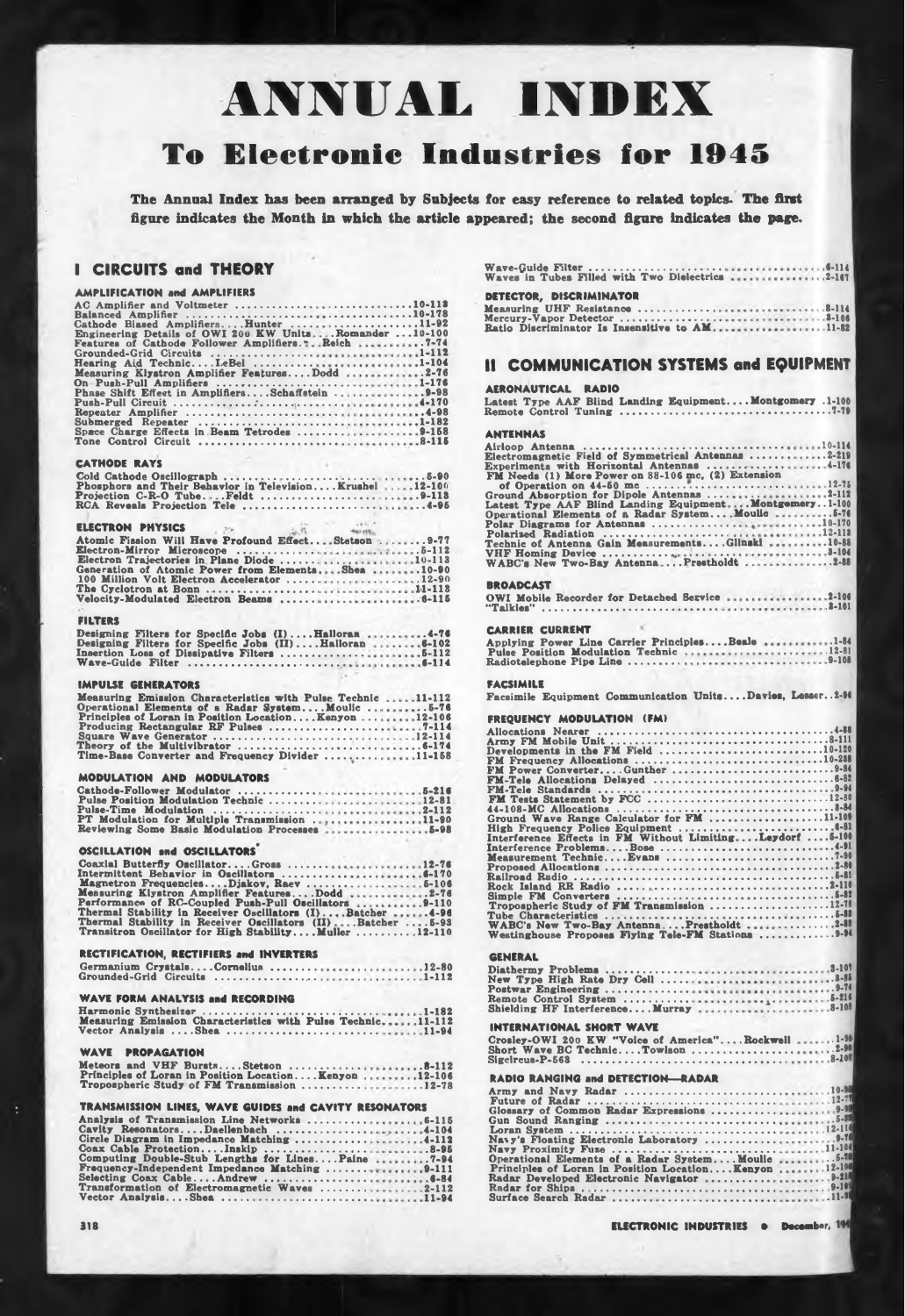| RECEIVERS                                                                                                                                                                                                                                  |
|--------------------------------------------------------------------------------------------------------------------------------------------------------------------------------------------------------------------------------------------|
|                                                                                                                                                                                                                                            |
|                                                                                                                                                                                                                                            |
|                                                                                                                                                                                                                                            |
| RECORDING, TRANSCRIBING and PLAYBACK                                                                                                                                                                                                       |
| High Quality Sound Recording on Magnetic Wire Holmes 12-77                                                                                                                                                                                 |
| Improving RecordingsPickering 10-82                                                                                                                                                                                                        |
| Multi-Channel Sound Recording on Film 4-92<br>OWI Mobile Recorder for Detached Service 2-106                                                                                                                                               |
|                                                                                                                                                                                                                                            |
|                                                                                                                                                                                                                                            |
|                                                                                                                                                                                                                                            |
| SOUND and PUBLIC ADDRESS SYSTEMS                                                                                                                                                                                                           |
| Hearing Aid TechnicLeBel 1-104                                                                                                                                                                                                             |
|                                                                                                                                                                                                                                            |
|                                                                                                                                                                                                                                            |
|                                                                                                                                                                                                                                            |
| TELEVISION                                                                                                                                                                                                                                 |
|                                                                                                                                                                                                                                            |
|                                                                                                                                                                                                                                            |
| Easing Multipath Problems<br>FM-Tele Allocations Delayed<br>TM-Tele Allocations Delayed                                                                                                                                                    |
|                                                                                                                                                                                                                                            |
| 44-108 MC Allocations<br>High Sensitivity Pickup<br>12-88<br>Industry Standardization Work in TelevisionSmith<br>12-192                                                                                                                    |
|                                                                                                                                                                                                                                            |
|                                                                                                                                                                                                                                            |
| Mobile Tele Control (1999) Phosphora and Their Behavior in TelevisionKrushel (1999) 22-100                                                                                                                                                 |
|                                                                                                                                                                                                                                            |
|                                                                                                                                                                                                                                            |
| Television Is Ready<br>Television CorticsPestrecov<br>Television Reflections from Airplanes<br>10-86<br>Television Reflections from Airplanes                                                                                              |
|                                                                                                                                                                                                                                            |
| Television Eenectons rom Airpianes<br>Television Symposium<br>Industrial Television Control Persisten and Television<br>Initial Persisten Television<br>Initial Postwar Television<br>Initial Postwar Television<br>British Postwar Televi |
|                                                                                                                                                                                                                                            |
|                                                                                                                                                                                                                                            |
|                                                                                                                                                                                                                                            |
| TBA Engineering Group 4-122                                                                                                                                                                                                                |
|                                                                                                                                                                                                                                            |
|                                                                                                                                                                                                                                            |
|                                                                                                                                                                                                                                            |
| DuMont Tele Transmitter for Buenos Aires8-126                                                                                                                                                                                              |
|                                                                                                                                                                                                                                            |
|                                                                                                                                                                                                                                            |
|                                                                                                                                                                                                                                            |
|                                                                                                                                                                                                                                            |
|                                                                                                                                                                                                                                            |
|                                                                                                                                                                                                                                            |
|                                                                                                                                                                                                                                            |
| <b>TRANSCEIVERS</b><br>Engineering British B48 Walkie Talkies 10-104                                                                                                                                                                       |
|                                                                                                                                                                                                                                            |
| <b>TRANSMITTERS</b>                                                                                                                                                                                                                        |
|                                                                                                                                                                                                                                            |
|                                                                                                                                                                                                                                            |

**Engineering British B48 Walkie Talkies . Factors Determining Industrial Tube Life Marine Voitfe-Code Set .................................... OWI-CBS 20'- KW West Coast Transmitters....DeHart. Sigcircus—P-563 ..................,............................................................. 10-104 .12-94 .6-100 ..4-82 .8-107**

#### **INDUSTRIAL COMMUNICATION**

|                      |  |  | Latest Type AAF Blind Landing Equipment Montgomery1-100 |
|----------------------|--|--|---------------------------------------------------------|
| Rock Island RR Radio |  |  |                                                         |

| UHF COMMUNICATION and EQUIPMENT                           |
|-----------------------------------------------------------|
| Meeting Specs in UHFShea 5-84                             |
| Silicon Crystals for UHF Detection CircuitsCornelius11-74 |
| VHF Network for Television Relay  6-86                    |

#### **RADIO RELAY SYSTEMS and EQUIPMENT**

| Multi Channel Army Communications Set 6-90    |  |  |  |  |  |  |
|-----------------------------------------------|--|--|--|--|--|--|
|                                               |  |  |  |  |  |  |
| Radio Relay Network Plans for the Future 6-94 |  |  |  |  |  |  |
| Radio-Telephone Trucking Control 11-110       |  |  |  |  |  |  |

#### **III COMPONENTS, MEASUREMENT and TEST APPARATUS**

#### **COILS**

| Effect of Spherical Screen Upon an Inductor  8-112        |
|-----------------------------------------------------------|
|                                                           |
| Measurement of Effective Search Coll Area11-160           |
| Measurements of the Residual Parameters of a Q Meter8-220 |
|                                                           |

| Nomograph for Q Meter<br>Permeability of Iron Wires<br>Allen Contract Control of 114                                                                                                                        |  |                          |  |                      |
|-------------------------------------------------------------------------------------------------------------------------------------------------------------------------------------------------------------|--|--------------------------|--|----------------------|
|                                                                                                                                                                                                             |  |                          |  |                      |
|                                                                                                                                                                                                             |  |                          |  |                      |
|                                                                                                                                                                                                             |  |                          |  |                      |
| <b>CAPACITORS, DIELECTRIC MATERIALS</b>                                                                                                                                                                     |  |                          |  |                      |
| Experiments on Electrets 1-180                                                                                                                                                                              |  |                          |  |                      |
| Polythene as Dielectric 2-168                                                                                                                                                                               |  |                          |  |                      |
|                                                                                                                                                                                                             |  |                          |  |                      |
| <b>INSULATION MATERIALS</b>                                                                                                                                                                                 |  |                          |  |                      |
|                                                                                                                                                                                                             |  |                          |  |                      |
|                                                                                                                                                                                                             |  |                          |  |                      |
| <b>LUMINOUS and ELECTRON-EMISSION MATERIALS</b>                                                                                                                                                             |  |                          |  |                      |
|                                                                                                                                                                                                             |  |                          |  |                      |
| Phosphors and Their Behavior in Television Krushel  12-109                                                                                                                                                  |  |                          |  |                      |
| <b>MISCELLANEOUS</b>                                                                                                                                                                                        |  |                          |  |                      |
| Tropical Treatment of Military Equipment Horner, Koppa7-106                                                                                                                                                 |  |                          |  |                      |
| OSCILLOGRAPHS<br>Cathode-Ray Oscillograph Sensitivity 8-114                                                                                                                                                 |  |                          |  |                      |
|                                                                                                                                                                                                             |  | <u> Partis de la pro</u> |  |                      |
| RESISTORS, THERMISTORS                                                                                                                                                                                      |  |                          |  |                      |
|                                                                                                                                                                                                             |  |                          |  |                      |
|                                                                                                                                                                                                             |  |                          |  |                      |
| Silicone Coatings<br>Thermistor TechnicsJohnson<br>Thermistors in Electronic CircuitsBatcher<br>Thermistors in Electronic CircuitsBatcher                                                                   |  |                          |  |                      |
|                                                                                                                                                                                                             |  |                          |  |                      |
| <b>TRANSFORMERS</b><br>DC Saturable Reactors for Control Purposes-Holubow3-76                                                                                                                               |  |                          |  |                      |
| TUBES                                                                                                                                                                                                       |  |                          |  |                      |
| Factors Determining Industrial Tube Life Dreyer 12-94                                                                                                                                                       |  |                          |  |                      |
|                                                                                                                                                                                                             |  |                          |  |                      |
|                                                                                                                                                                                                             |  |                          |  |                      |
| Factors Detection Tubes<br>(Glass for Electron Tubes<br>Klystron EquipmentSherman<br>Limiting Stable Electron Current<br>Machine Tool ControlStremel<br>Machine Tool ControlStremel<br>Machine Tool Control |  |                          |  |                      |
|                                                                                                                                                                                                             |  |                          |  |                      |
|                                                                                                                                                                                                             |  |                          |  |                      |
|                                                                                                                                                                                                             |  |                          |  |                      |
|                                                                                                                                                                                                             |  |                          |  |                      |
|                                                                                                                                                                                                             |  |                          |  |                      |
| CR Tube Life TestsChioma 1-107                                                                                                                                                                              |  |                          |  |                      |
| VACUUM TUBE VOLTMETER                                                                                                                                                                                       |  |                          |  |                      |
|                                                                                                                                                                                                             |  |                          |  |                      |
| QUARTZ and OTHER PIEZO-CRYSTALS                                                                                                                                                                             |  |                          |  |                      |
| Practical Problems of Crystal DimensioningFranklin10-96                                                                                                                                                     |  |                          |  |                      |
|                                                                                                                                                                                                             |  |                          |  |                      |
| <b>POWDERED IRON CORES</b>                                                                                                                                                                                  |  |                          |  |                      |
| Magnetic Measurements on Iron Powder 2-170                                                                                                                                                                  |  |                          |  |                      |
|                                                                                                                                                                                                             |  |                          |  |                      |
|                                                                                                                                                                                                             |  |                          |  | Beller, Altmann11-86 |
| <b>STRAIN GAGES</b>                                                                                                                                                                                         |  |                          |  |                      |
| Strain Analyzing and Recording Instruments Hathaway10-74                                                                                                                                                    |  |                          |  |                      |
|                                                                                                                                                                                                             |  |                          |  |                      |
| <b>CABLES, TRANSMISSION LINES</b>                                                                                                                                                                           |  |                          |  |                      |
|                                                                                                                                                                                                             |  |                          |  |                      |
|                                                                                                                                                                                                             |  |                          |  |                      |
|                                                                                                                                                                                                             |  |                          |  |                      |
| <b>ELECTRONIC APPLICATIONS</b><br>IV                                                                                                                                                                        |  |                          |  |                      |
| <b>CONTROL SYSTEMS and EQUIPMENT</b>                                                                                                                                                                        |  |                          |  |                      |
| <b>General Problems</b>                                                                                                                                                                                     |  |                          |  |                      |
| Electronic Control of Automatic RiveterDickinson 7-112                                                                                                                                                      |  |                          |  |                      |
|                                                                                                                                                                                                             |  |                          |  |                      |
|                                                                                                                                                                                                             |  |                          |  |                      |
|                                                                                                                                                                                                             |  |                          |  |                      |
|                                                                                                                                                                                                             |  |                          |  |                      |

٠

#### **PHOTOELECTRIC**

| SPEED CONTROL   |  |  |  |  |  |  |  |  |
|-----------------|--|--|--|--|--|--|--|--|
|                 |  |  |  |  |  |  |  |  |
|                 |  |  |  |  |  |  |  |  |
| WELDING CONTROL |  |  |  |  |  |  |  |  |
|                 |  |  |  |  |  |  |  |  |
|                 |  |  |  |  |  |  |  |  |

**ELECTRONIC INDUSTRIES • December, 1945**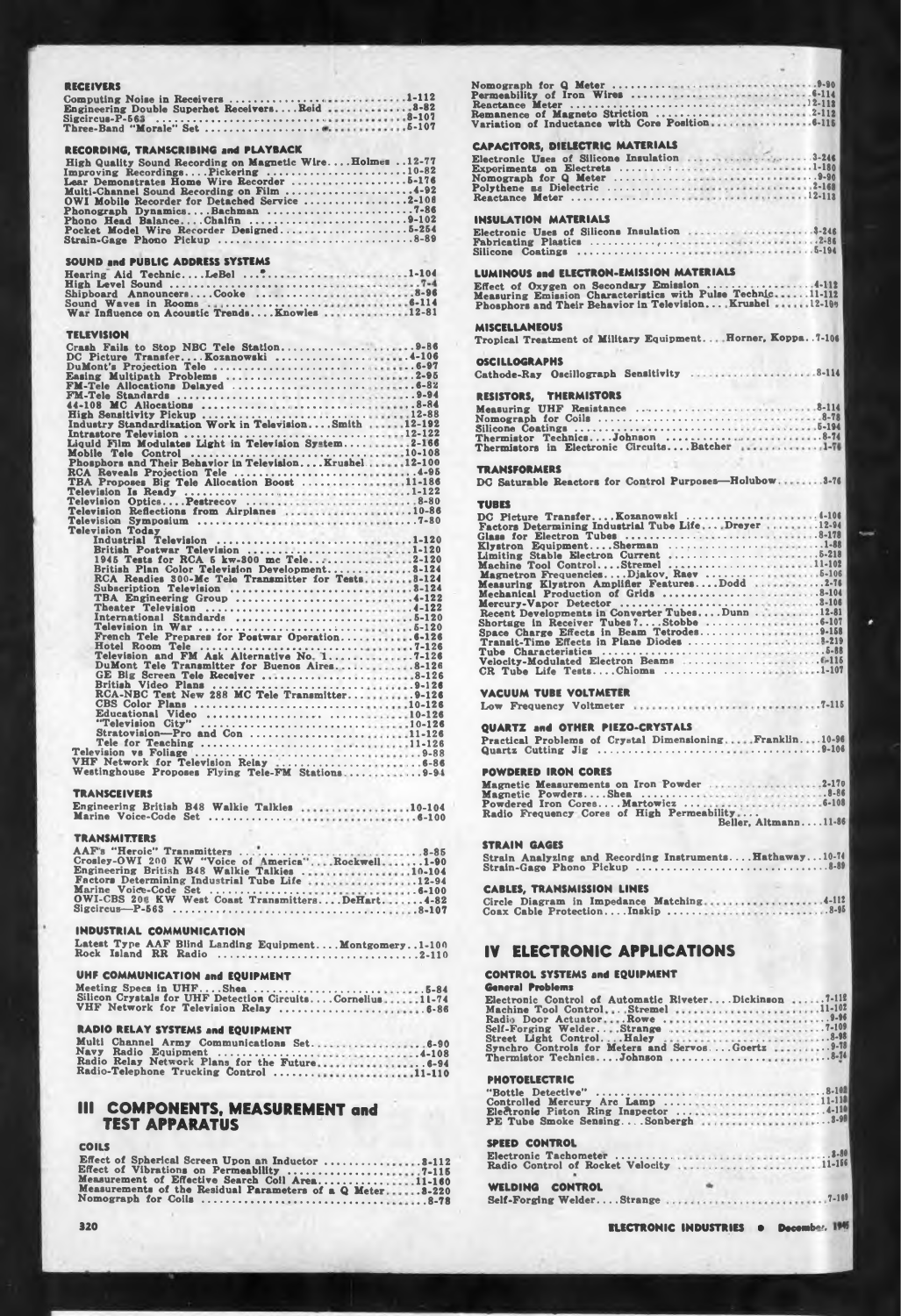#### VOLTAGE CONTROL

|                            | DC Saturable Reactors for Control PurposesHolubow8-76<br>Voltage StabilizersUttal 8-90 |  |
|----------------------------|----------------------------------------------------------------------------------------|--|
| <b>TEMPERATURE CONTROL</b> |                                                                                        |  |

|--|--|--|--|--|--|--|--|--|--|--|--|--|--|--|--|--|--|--|--|--|--|--|--|

#### **GENERAL-INDUSTRY APPLICATIONS** Alexander

| ----------                                           |
|------------------------------------------------------|
|                                                      |
|                                                      |
| Electronic Recorder for Flight TestingDickinson4-100 |
|                                                      |
|                                                      |

| Chemical                                              |            |
|-------------------------------------------------------|------------|
| Degassing of Metal Alloys 10-166                      |            |
| Electronic Tools in Chemical ResearchOsborn, Beck2-82 |            |
| Technica for Evenoration of Metale                    | $11 - 189$ |

| äeneral |  |
|---------|--|
|         |  |

| Gaging by the Blind                  |  |  |  |  |  |  |  |  |  |  |  | $ 9 - 104$ |  |
|--------------------------------------|--|--|--|--|--|--|--|--|--|--|--|------------|--|
| Navy's Electronic Organization 11-98 |  |  |  |  |  |  |  |  |  |  |  |            |  |
| Plated Coatings                      |  |  |  |  |  |  |  |  |  |  |  | $5 - 260$  |  |

#### **HIGH FREQUENCY HEATING**

| Design of Electronic Heating GeneratorsRoberds5-108 |  |  |
|-----------------------------------------------------|--|--|
| Dielectric Heating for Gluing of Wood10-174         |  |  |
| Electronic Blanching of Vegetables 11-110           |  |  |
| Mercury Arc Heating Frequency ConverterDurand 6-74  |  |  |
|                                                     |  |  |
| Vacuum Casting                                      |  |  |

#### **MANUFACTURING PROCESSES**

#### **Miscellaneous**

| Electronic "Permanent" Frees Rayon Curls 4-110                |  |  |  |  |
|---------------------------------------------------------------|--|--|--|--|
|                                                               |  |  |  |  |
| High Vacuum Pumping 11-77                                     |  |  |  |  |
|                                                               |  |  |  |  |
| Phosphors and Their Behavior in TelevisionKrushel12-100       |  |  |  |  |
| Tropical Transmont of Military Fournment . Horner Found 7.106 |  |  |  |  |

#### MEASUREMENTS, TESTING and TEST PROCESSES Acoustics

|  |  |  |  |  |  | War Influence on Acoustic TrendsKnowles12-81 |  |  |  |  |
|--|--|--|--|--|--|----------------------------------------------|--|--|--|--|
|--|--|--|--|--|--|----------------------------------------------|--|--|--|--|

#### **General Measurements-Electrical Quantities**

| A Direct-Reading Audio-Frequency Meter 1-112              |  |  |
|-----------------------------------------------------------|--|--|
| Hearing Aid TechnicLeBel 1-104                            |  |  |
| Industrial Testing with High Voltage 11-106               |  |  |
| 100-300 mc EquipmentFrankart, Rhoads 5-96                 |  |  |
| Measurements of the Residual Parameters of a Q Meter3-220 |  |  |
|                                                           |  |  |
|                                                           |  |  |
|                                                           |  |  |
| Thermistors in Electronic CircuitsBatcher1-76             |  |  |
|                                                           |  |  |

#### Physical Quantities-Counter-Measurement of Time-Distance, etc.

| A 100-kv Electron Microscope 7-115                         |
|------------------------------------------------------------|
| Determining Young's Modulus of Elasticity                  |
|                                                            |
|                                                            |
| Distinguishing Between Conducting and Isolating Films7-115 |
| Electromagnetic Flow Meter 9-111                           |
| Electron Diffraction Pattern of Copper-Gold Alloy1-184     |
|                                                            |
|                                                            |
|                                                            |
|                                                            |
| Input Circuit to Counter 4-176                             |
|                                                            |
|                                                            |
| Microanalysis by Means of Electrons 5-212                  |
| Modern Measurement of Projectile SpeedJohnson7-82          |
|                                                            |
| Supersonic Measurement of Metal Thickness 5-214            |
|                                                            |
|                                                            |
|                                                            |
|                                                            |

#### Photoelectric

| PE Tube X-ray Timer  Moreland 1-96 |  |  |  |  |  |  |  |  |  |  |  |
|------------------------------------|--|--|--|--|--|--|--|--|--|--|--|
|                                    |  |  |  |  |  |  |  |  |  |  |  |
|                                    |  |  |  |  |  |  |  |  |  |  |  |

### **Selamic and Geophysical Prospecting** Instrument for Geophysical Prospecting ....................12-114 Spectrographic **X-Ray and Gamma Ray Measurement** Chemical Analysis by X-Ray Absorption<br>Secondary Electron Radiography<br>X-raying Rocket Fuel<br>2-108 **Weather Observations**

|  | Enemy Radiosondes | 1.11111111122202 |  |
|--|-------------------|------------------|--|
|--|-------------------|------------------|--|

| Cosmic Rays, Ionosphere<br>Aurora and GeomagnetismGartlein 12-74                                                   |
|--------------------------------------------------------------------------------------------------------------------|
| RECTIFIERS                                                                                                         |
| Germanium CrystalsCornelius 12-80<br>Selenium Rectifiers for Aircraft 8-77                                         |
| <b>K-RAY EQUIPMENT and APPLICATIONS</b><br>(Industrial Radiology, Medical Applications, General Scientifici        |
| 100 Million Volt Electron Accelerator<br>PE Tube X-ray TimerMoreland 1-96                                          |
| <b>GENERAL ENGINEERING</b><br>v                                                                                    |
| ENGINEERS                                                                                                          |
| Incentive Pay for Electronic EngineersStobbe 10-85<br>Paying the Engineer What He Is Worth11-84                    |
| <b>PROFESSION REVIEW</b>                                                                                           |
|                                                                                                                    |
| SOCIETIES AND ORGANIZATIONS                                                                                        |
| . 1-96<br>IRE-Technical Meeting                                                                                    |
| STANDARDIZATION<br>CR Tube Life Tests Chioma 1-107                                                                 |
| MAINTENANCE and REPAIR PROBLEMS and PRODUCTION<br>Factors Determining Industrial Tube LifeDreyer12-84              |
| <b>MARKET PLANNING and SELLING</b>                                                                                 |
|                                                                                                                    |
|                                                                                                                    |
| <b>ALLOCATIONS</b>                                                                                                 |
|                                                                                                                    |
|                                                                                                                    |
|                                                                                                                    |
| <b>RADIO AND ELECTRONIC STATISTICS</b>                                                                             |
| Factors Determining Industrial Tube LifeDreyer12-94                                                                |
| ELECTRONIC APPLICATION INDEX                                                                                       |
| Electronic Uses in Industry White 2-102                                                                            |
|                                                                                                                    |
| <b>DEPARTMENTS and FEATURES</b><br>VI.                                                                             |
| <b>BOOK REVIEWS</b>                                                                                                |
| An Introduction to ElectronicsHudson 4-198<br>Applied Mathematics for Radio and Communication<br>$\cdots$ . 11-220 |
|                                                                                                                    |

| Electrical Drafting Applied to Circuits and Wiring           |
|--------------------------------------------------------------|
|                                                              |
| Electrical Measurements of Mechanical QuantitiesPflier11-220 |
| Electronic Equipment and Accessories Walker  11-224          |
| Electronics for Radio Men and Electricians                   |
|                                                              |
| Electronics Laboratory Manual Wright 9-210                   |
| Electronics Laboratory ManualWright10-228                    |
| Electronics-Today and TomorrowMills 1-201                    |
| Experimental SpectroscopySawyer1-207                         |
|                                                              |
| International Control of RadiocommunicationsTomlinson9-210   |
|                                                              |
|                                                              |
|                                                              |
| Modern Operational Mathematics in EngineeringChurchill2-213  |
| New Radio Amateur's Handbook                                 |
|                                                              |
| Optical InstrumentsBrown 11-222                              |
|                                                              |
| Physical Foundations of Radiology                            |
|                                                              |
| Plastic Molding and Plant ManagementDearle1-207              |
| Plastics in PracticeSasso, Brown 9-212                       |
|                                                              |
| Prodigal Genius-Life of Nikola TeslaO'Neill1-208             |
| Pulsed Linear NetworksFrank 11-221                           |
| Radio Fundamental Principles and Practices                   |
|                                                              |
| Tables for Converting Rectangular to Polar Co-erdinates      |
| Miller                                                       |
|                                                              |
| The Electrolytic CapacitorGeorgiev 9-210                     |
| Theory and Applications of Electron Tubes Reich 4-198        |
|                                                              |

#### **SUPPLEMENTS**

The New FCC Frequency Allocations-Chart-August

## **AUTHOR INDEX ON FOLLOWING PAGE**